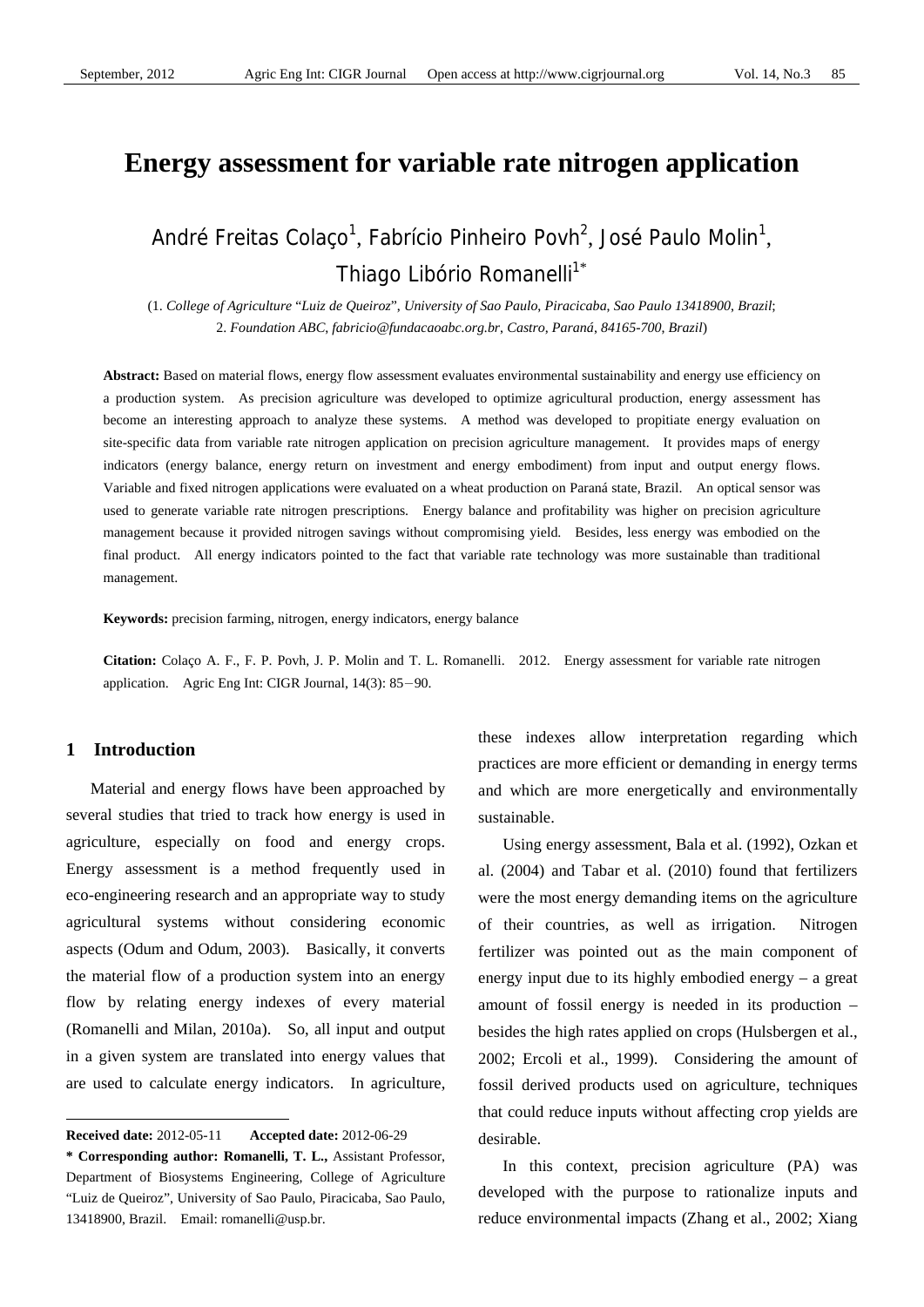et al., 2008). As defined by Whelan and McBratney (2000), PA is a set of techniques and procedures aim to optimize agriculture production systems based on the field spatial variability and site-specific management. One of the main tools on PA is the variable rate technology (VRT), which consists of varying input rates within a field, according to the local demands. Although it could be used for any agronomic input, it certainly has been more frequent on fertilization operations. Its adoption is encouraged by the high monetary value of this input and the chance to get more profit over the same cultivated area, ether by increasing yield or reducing costs.

Some authors have reported the effects of PA in input consumption and yield (Yang et al, 2001; Wang et al, 2003; Johnson and Richard Jr., 2010; Molin et al, 2010; Thomason et al., 2011) which indicate economic benefits. Studies also showed how site-specific operations and optimization of inputs can reduce chemical leaching and avoid environmental contamination (Wang et al, 2003; Bongiovanni and Lowenberg-Deboer, 2004). However, in energy terms, the performance of variable rate applications have not been approached or compared to traditional farming. Instead of analyzing an entire field, energy indicators could also be calculated sitespecifically if energy assessment were combined to georeferenced data and geographic information system (GIS) software. This sort of analysis would provide knowledge about the energy performance of a PA system and how it could improve sustainability on an agricultural production.

This work aimed to develop a method to enable energy assessment over site-specific data from variable rate application, aside from comparing VRT on nitrogen fertilization with traditional practice in relation to their energy performance.

## **2 Material and methods**

#### **2.1 Variable vs. fixed rate experimental design**

In Paraná state, Brazil, two wheat fields of 6.8  $\text{hm}^2$  $(1 \text{ hm}^2 = 1 \text{ ha})$  and 7.7 hm<sup>2</sup> (-24<sup>o</sup> 29' 00.07" latitude, -50<sup>o</sup> 21' 18.13'' longitude), were used for this study during 2006/2007 season. Each field was divided into eight

9 m wide strips (equivalent to a combined head width). Nitrogen variable rate was carried out on 4 strips on each field intercalated with fixed rate application (Figure 1).



Figure 1 Design of intercalated variable and fixed rate strips on the experimental wheat field

#### **2.2 Energy assessment for site specific data**

Variable nitrogen prescription maps came from an optical sensor reading (GreenSeeker Hand Held TM). Nitrogen rates were based on canopy reflectance and the vegetation index NDVI (normalized difference vegetation index) in accordance with Raun et al. (2002) and Povh et al. (2008). The resulting rates were simplified into three doses: 20, 40 and 60 kg/hm<sup>2</sup>. A fixed rate of 18 kg/hm<sup>2</sup> was previously applied on all variable rate strips. Fixed rate strips received a uniform nitrogen application of  $120 \text{ kg/hm}^2$ , which is the traditional nitrogen management for wheat in this production region.

Georeferenced yield data were collected by using a yield monitor in a combined grain harvester. They composed yield maps for variable and fixed rate strips separately. Nitrogen rates and yield data were paired in the same coordinate from the yield monitoring by using an electronic spreadsheet (Microsoft Excel 2007®) and a GIS software (SStollbox®). Descriptive statistics were carried out on these data.

After combining yield and nitrogen rate data in the same coordinate, the following energy indicators were calculated on each point: input energy, output energy, energy balance, energy return on investment (EROI) and energy embodiment.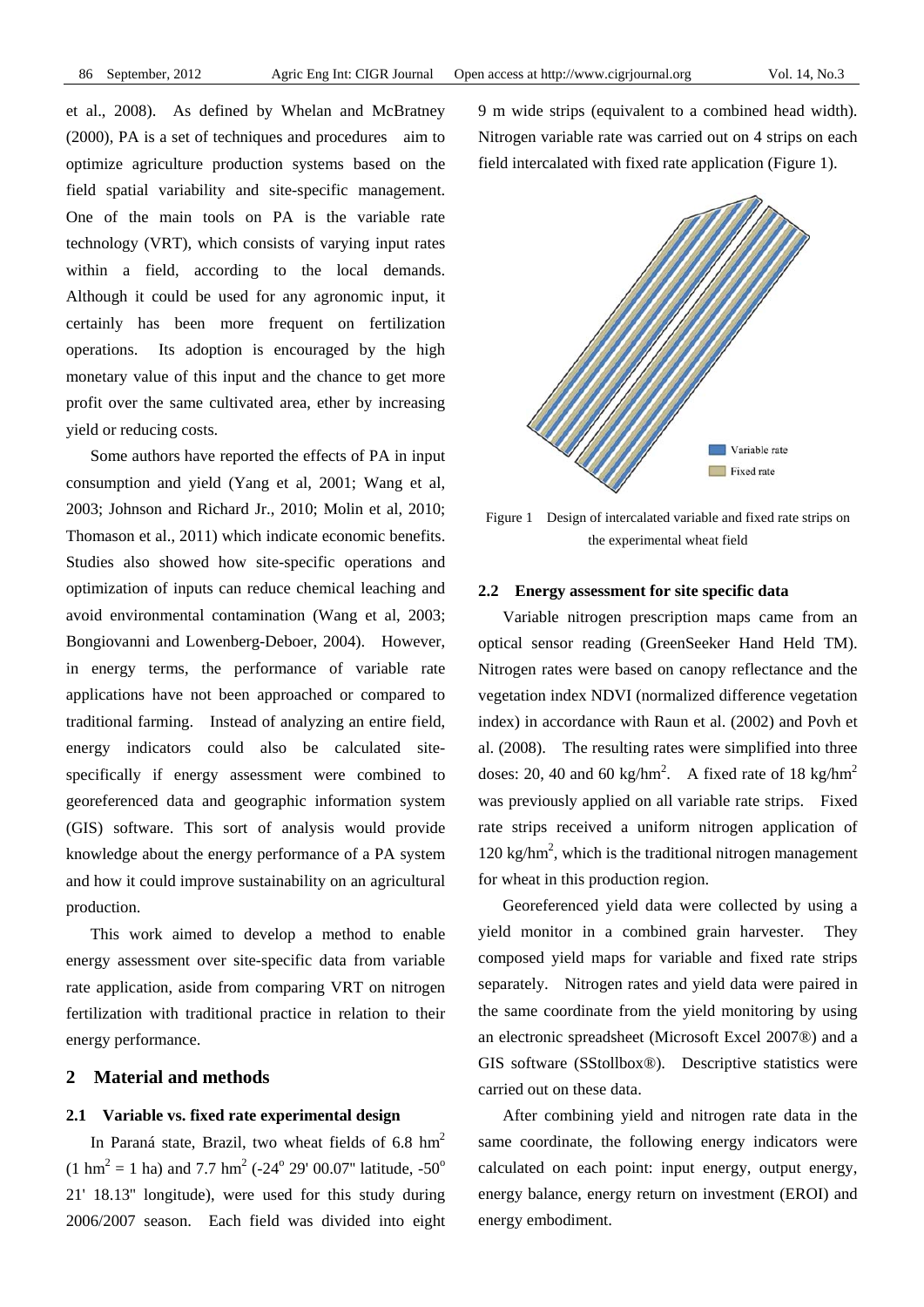Input energy is given as the sum of all input materials are converted into energy values through each energy index. Input materials data were gathered for wheat production in Paraná state, Brazil (AgriFNP, 2009). Factors such as labor hours, machine depreciation, diesel oil, seeds, fungicide, herbicide, insecticide and NPK fertilizer (Table 1) were all considered. Machine depreciation was determined according to the methodology from Romanelli and Milan (2010b). On top of these items, nitrogen fertilizer was also counted considering its variable and fixed rate application. The energy index for nitrogen fertilizer was 74.00 MJ/kg (Pellizzi, 1992).

| Item                 | <b>Quantity</b>                          | Energy index/MJ | Energy input/MJ $\cdot$ hm <sup>-2</sup> | Reference                           |
|----------------------|------------------------------------------|-----------------|------------------------------------------|-------------------------------------|
| Labor                | $4.25 h \cdot h m^{-2}$                  | 2.200           | 9.350                                    | Serra et al (1979)                  |
| Machine depreciation | 19.90 kg $\cdot$ hm <sup>-2</sup>        | 68.900          | 1371.110                                 | Ulbanere & Ferreira (1989)          |
| Diesel oil           | $46.35 L \cdot hm^{-2}$                  | 38.600          | 1789.110                                 | Ulbanere & Ferreira (1989)          |
| NPK 08-30-20         | $230.00 \text{ kg} \cdot \text{hm}^{-2}$ | 11.028          | 2536.440                                 | Pellizzi (1992), Ferraro Jr. (1999) |
| Seed                 | $146.00 \text{ kg} \cdot \text{hm}^{-2}$ | $18.109**$      | 2643.914                                 | Pellizzi (1992)                     |
| Fungicide            | $1.32 L \cdot hm^{-2}$                   | 97.130          | 128.212                                  | Pimentel (1980)                     |
| Herbicide            | 5.60 L $\cdot$ hm <sup>-2</sup>          | 254.570         | 1425.592                                 | Pimentel (1980)                     |
| Insecticide          | $0.10 L \cdot hm^{-2}$                   | 184.710         | 18.471                                   | Pimentel (1980)                     |

**Table 1 Input on Paraná state (BR) wheat production converted into energy flow** 

Note: \* Calculated from weighing of N,  $P_2O_5$  e K<sub>2</sub>O energy indexes; \*\* Considered as 40% over the energy index of wheat grain.

The Output energy is given simply by multiplying yield to the energy index of the final product (on wheat grain, 13.93 MJ/kg) (Pellizzi, 1992). It is certainly interesting to approach the output as energy when working with food (carbohydrates) and energy crops.

Given the energy flow,(input and output energy) energy indicators were calculated. Energy balance (Equation 1) is the energy left from deducting the input energy from the output energy. The EROI (Equation 2) represent the amount of energy that was made available from each energy unit invested. It can be interpreted as the energy "profitability" of the production system. They both help explain if the system is either demanding or supplying energy.

Energy embodiment (Equation 3) refers to the energy necessary to produce each unit of wheat mass. It also represents the calculated energy index of this item.

All calculations were made on each georeferenced point from the yield monitoring.

$$
E_B = E_{OF} - E_{IF} \tag{1}
$$

$$
E_{ROI} = E_{OF} / E_{IF}
$$
 (2)

$$
E_E = E_{IF} / Y \tag{3}
$$

where,  $E_B$ , energy balance, MJ/hm<sup>2</sup>;  $E_{IF}$ , energy input flow, MJ/hm<sup>2</sup>;  $E_{OF}$ , energy output flow, MJ/hm<sup>2</sup>;  $E_{ROI}$ , energy return on investment, non-dimensional;  $E<sub>E</sub>$ , energy

embodiment,  $MJ/hm^2$ ; *Y*, wheat yield, kg/hm<sup>2</sup>.

### **3 Results and discussion**

Descriptive statistical analyses for yield and nitrogen rates data were shown in Table 2. Yield averages and the coefficient of variation (CV) were similar between variable and fixed rate nitrogen fertilization. Slightly lower variation occurred on variable rate nitrogen strips.

**Table 2 Descriptive statistics of yield and nitrogen rates** 

| Field          | Item     | Nitrogen<br>rate | Average<br>$/kg \cdot hm^{-2}$ | Max.<br>/kg $\cdot$ hm <sup>-2</sup> | Min.<br>/kg $\cdot$ $\text{hm}^{\text{-2}}$ | $CV\%$         |
|----------------|----------|------------------|--------------------------------|--------------------------------------|---------------------------------------------|----------------|
| 1              | Yield    | Variable         | 3025.9                         |                                      | 1530.0                                      | 16.3           |
|                |          | Fixed            | 3053.6                         | 4808.0                               | 1327.0                                      | 17.7           |
|                | Nitrogen | Variable         | 49.2                           | 78.4                                 | 38.4                                        | 25.4           |
|                |          | Fixed            | 120.0                          | 120.0                                | 120.0                                       | $\theta$       |
| $\overline{c}$ | Yield    | Variable         | 3546.3                         | 5237.0                               | 1411.0                                      | 16.9           |
|                |          | Fixed            | 3568.0                         | 5436.0                               | 1541.0                                      | 18.7           |
|                |          | Variable         | 89.7                           | 112.4                                | 72.4                                        | 15.4           |
|                | Nitrogen | Fixed            | 120.0                          | 120.0                                | 120.0                                       | $\overline{0}$ |

Nitrogen savings around 59% on field 1 and 25% on field 2 occurred on variable rate application (Table 2), compared to fixed application. If the same method of sampling and prescription is adopted by variable and uniform application, fertilizer savings should not be expected, unless traditional application tends to over apply or the equipment used on traditional farming is not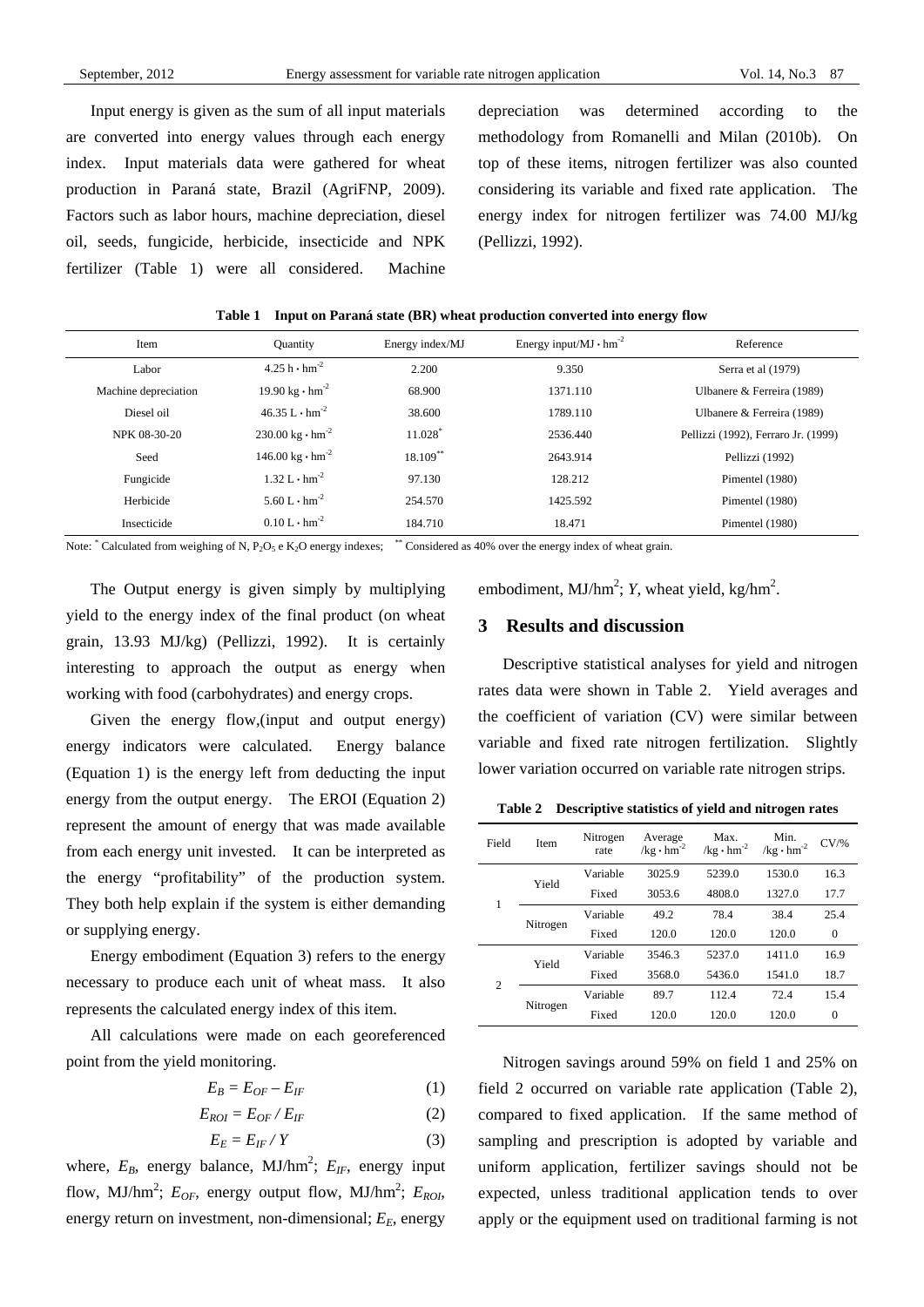properly calibrated. Nitrogen savings on this study are explained since the VRT prescription was based on a sensor reading contrary to traditional sampling and prescription practices. Besides, the sensor calibration method, based on Raun et al. (2002) and Povh et al (2008), did not intend the yield increase, but the nitrogen used reduction without compromising yield. Studies that tried to measure economic benefits of VRT over traditional management normally test one out of two hypotheses: the assertion that VRT would provide inputs savings without compromising yield or that using the same amount of input would increase yield (Adrian et al. 2005). The two would both increase profit.

Maps of energy indicators showed the spatial variability of energy performance and the results from variable (right strip in every pair) and uniform nitrogen application (left strip in every pair) (Figure 2). Regions of low energy balance (yellow and red points) were found more often on fixed rate strips. Some of these values are negative, which mean that the input energy flow was greater than the output energy flow.

EROI maps also address the input and output energy relationship, representing energy profitability. Areas of similar performance between variable and fixed rate can be found on both fields, but frequently there were regions where higher values were observed on variable nitrogen strips. These areas showed that more energy was provided by VRT for each unit of input energy than on fixed rate fertilization. Maps from energy embodiment reveled regions of lower values on variable rate strips. Less input energy was required when using VRT to produce the same quantity of wheat on these areas.



Figure 2 Maps of energy indicators on variable and fixed nitrogen fertilization intercalated strips

All three maps presented spatial variability of energy indicator once significant amplitude of values and range of colors are visualized (from red to dark green), highlighting the importance of site-specific energy assessment.

The descriptive statistical analyses from energy assessment showed the averages and coefficient of variation of energy values that reflect the energy performance of each production systems (Table 3). Reduction on input energy occurred on variable treatment once it consumed less nitrogen fertilizer. Also, the average energy contained on nitrogen fertilizer represented 47.1% of the total input energy on fixed rate application. Using VRT, it was reduced to 26.8% and 40.0% on field 1 and 2, respectively. The average output energy remained similar between treatments.

Energy balance was greater on variable rate fertilization (Table 3). At the same time, it was less variable in the field than uniform application. This is probably due to imbalance between nitrogen demand and the applied rate, which normally happens on fixed rate fertilization. It results in greater variability on yield and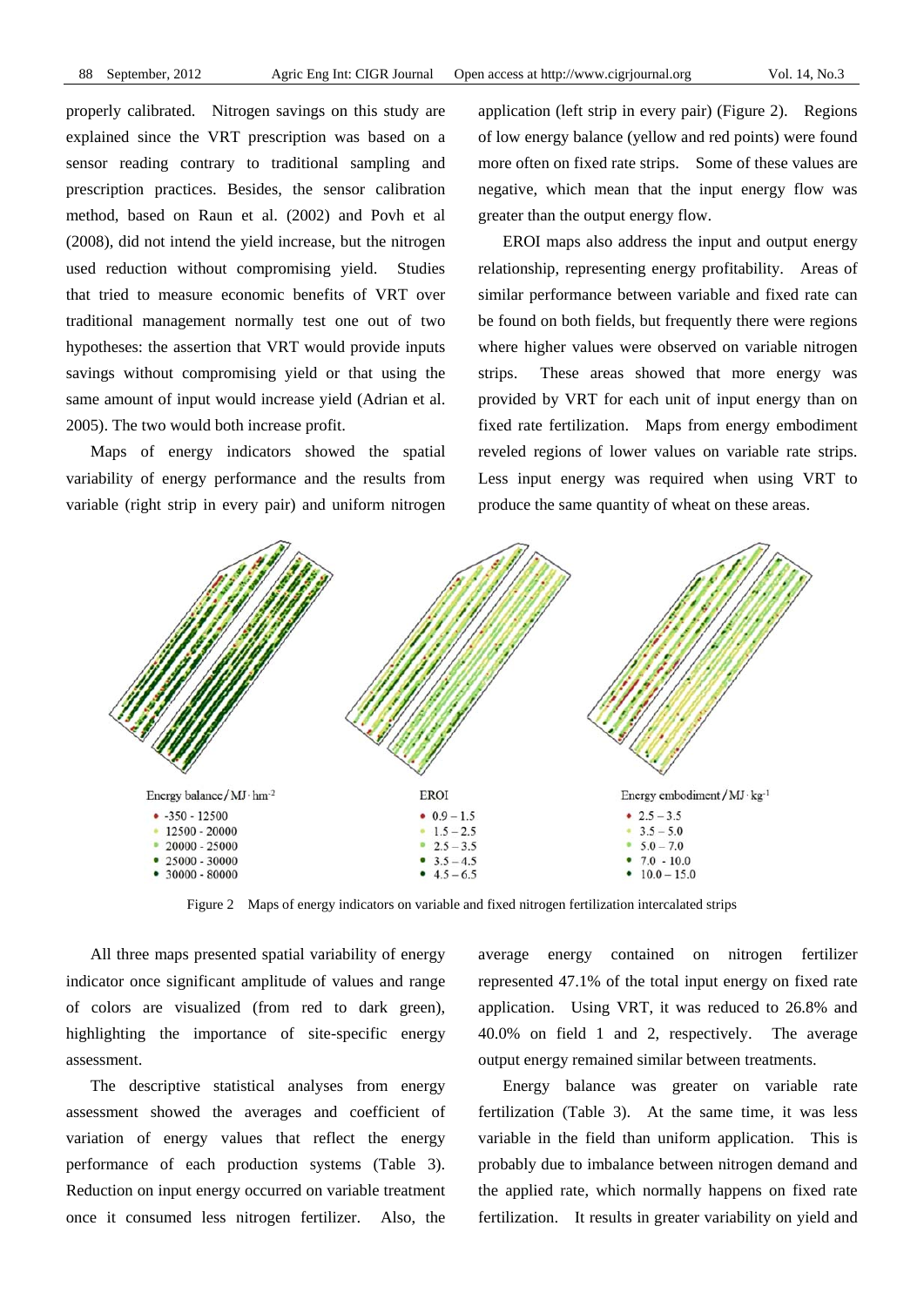consequently on the output energy flow and energy balance.

| Item                                | Nitrogen rate | Field 1 |         |          | Field 2          |         |         |         |                |
|-------------------------------------|---------------|---------|---------|----------|------------------|---------|---------|---------|----------------|
|                                     |               | Average | Max.    | Min.     | $CV\frac{9}{6}$  | Average | Max.    | Min.    | $CV\%$         |
| Nitrogen<br>$/MJ \cdot hm^{-2}$     | Variable      | 3641.1  | 5801.6  | 2841.6   | 25.4             | 6643.1  | 8317.6  | 5357.6  | 15.4           |
|                                     | Fixed         | 8880.0  | 8880.0  | 8880.0   | $\boldsymbol{0}$ | 8880.0  | 8880.0  | 8880.0  | $\mathbf{0}$   |
| $E_{IF}$<br>/ $MJ$ hm <sup>-2</sup> | Variable      | 13582.7 | 15743.2 | 12783.2  | 6.8              | 16584.8 | 18259.2 | 15299.2 | 6.1            |
|                                     | Fixed         | 18821.6 | 18821.6 | 18821.6  | $\mathbf{0}$     | 18821.6 | 18821.6 | 18821.6 | $\overline{0}$ |
| $E_{OF}$<br>$/MJ \cdot hm^{-2}$     | Variable      | 42151.0 | 72979.2 | 21312.9  | 16.3             | 49400.6 | 72951.4 | 19655.2 | 16.9           |
|                                     | Fixed         | 42537.7 | 66975.4 | 18485.1  | 17.7             | 49703.3 | 75723.4 | 21466.1 | 18.7           |
| $E_B$<br>$/MJ \cdot hm^{-2}$        | Variable      | 28568.2 | 60196.0 | 7049.6   | 24.4             | 32815.8 | 55893.5 | 2398.9  | 24.5           |
|                                     | Fixed         | 23716.1 | 48153.8 | $-336.5$ | 31.7             | 30881.7 | 56901.8 | 2644.5  | 30.2           |
| $E_{ROI}$                           | Variable      | 3.1     | 5.7     | 1.4      | 17.9             | 2.9     | 4.3     | 1.1     | 15.7           |
|                                     | Fixed         | 2.2     | 3.5     | 0.9      | 17.7             | 2.6     | 4.0     | 1.1     | 18.7           |
| $E_E$<br>$/MJ \cdot kg^{-1}$        | Variable      | 4.6     | 9.3     | 2.4      | 18.7             | 4.8     | 12.3    | 3.2     | 17.9           |
|                                     | Fixed         | 6.4     | 14.1    | 3.9      | 22.1             | 5.4     | 12.2    | 3.4     | 22.2           |

**Table 3 Energy indicators from variable and fixed rate nitrogen fertilization on wheat** 

The energy "profitability" (EROI) was also higher on variable rate application. It indicates that VRT is more efficient energetically because it makes more energy available (energy on grain mass) with each energy unit invested. On average, less energy was embodied on the output product when using the site-specific management. Energy embodiment was also more uniform on this treatment.

## **4 Conclusions**

Energy assessment is an important tool to evaluate production systems that use PA technology, because it can provide subsidies for monitoring the energy potential of food and energy crops. The suggested method of energy assessment for site-specific data was successful in analyzing the energy performance of a PA system and reveling spatial variability of energy indicators.

VRT applied to nitrogen fertilization performed better in terms of energy use efficiency than traditional practices. All energy indicators pointed to the fact that PA improved energy sustainability on a production system.

For further studies one suggests that energy assessment is incorporated into data gathering during PA operation like fertilization and yield monitoring. These systems could automatically determine energy indicators on the go during each operation and later provide reports about the energy performance of the production system.

#### **References**

- Adrian, A. M., S. H.,Norwood, P. L, Mask. 2005. *Producers' perceptions and attitudes toward precision agriculture technologies.* Computers and Electronics in Agriculture, 48: 256–271.
- AgriFNP. 2009. Anuário da Agricultura Brasileira (Annual Report from Brazilian Agriculture). São Paulo: FNP Consultoria & Agroinformativos. (In Portugues).
- Bala, B. K., M. A.,Satter, B. K., Biswas. 1992. *Utilization pattern of animal draft power and cow dung in Bangladesh*. Bioresource Technology, 41: 1-8.
- Bongiovanni, R., J., Lowernberg-Deboer. 2004. *Precision agriculture and sustainability*. Precision Agriculture, 5:

359-378.

- Ercoli, L., M. Mariotti, A., Masoni, E., Bonari. 1999. *Effect of irrigation and nitrogen fertilization on biomass yield and efficiency of energy use in crop production of Miscanthus*. Field Crops Research, 63: 3-11.
- Ferraro JR., L.A. 1999. Proposição de método de avaliação de sistemas de produção e de sustentabilidade (A method to evaluate production systems and sustainability). M.S. thesis. University of São Paulo, 'Luiz de Queiroz' College of Agriculture. (In Portugues).
- Hulsbergen, K. J., B., Feil, W., Diepenbrock. 2002. *Rates of nitrogen application required to achieve maximum energy*